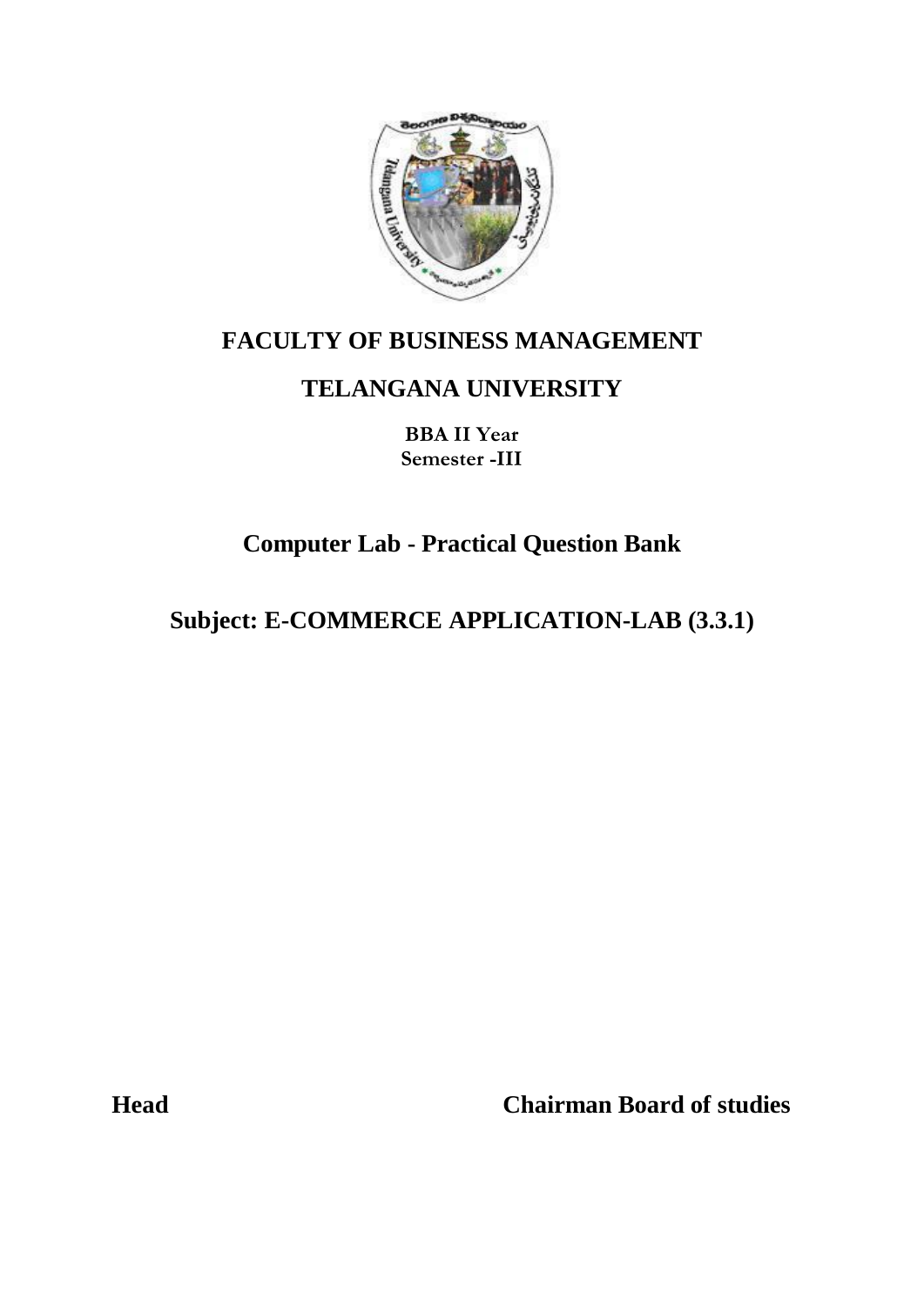#### **FACULTY OF BUSINESS MANAGEMENT**

#### **TELANGANA UNIVERSITY**

**Time: 90** Minutes Record : 05 Viva-Voce : 05 Execution : 10

Total Marks : 20

### **Computer Lab - Practical Question Bank**

#### **Subject: E-COMMERCE APPLICATION-LAB (3.3.1)**

- 1. Write a html program to demonstrate physical formatting tags?
- 2. Write a html program by using at least 5 attributes in body tag.
- 3. Write a html program to demonstrate logical formatting tags?
- 4. Write a html program to demonstrate ordered list?
- 5. Write a html program to demonstrate unordered list?
- 6. Write a html program to demonstrate definition list?
- 7. Write a html program to demonstrate image tag?
- 8. Write a html program to display your name using marquee tag.
- 9. Write a html program to demonstrate table handling in html